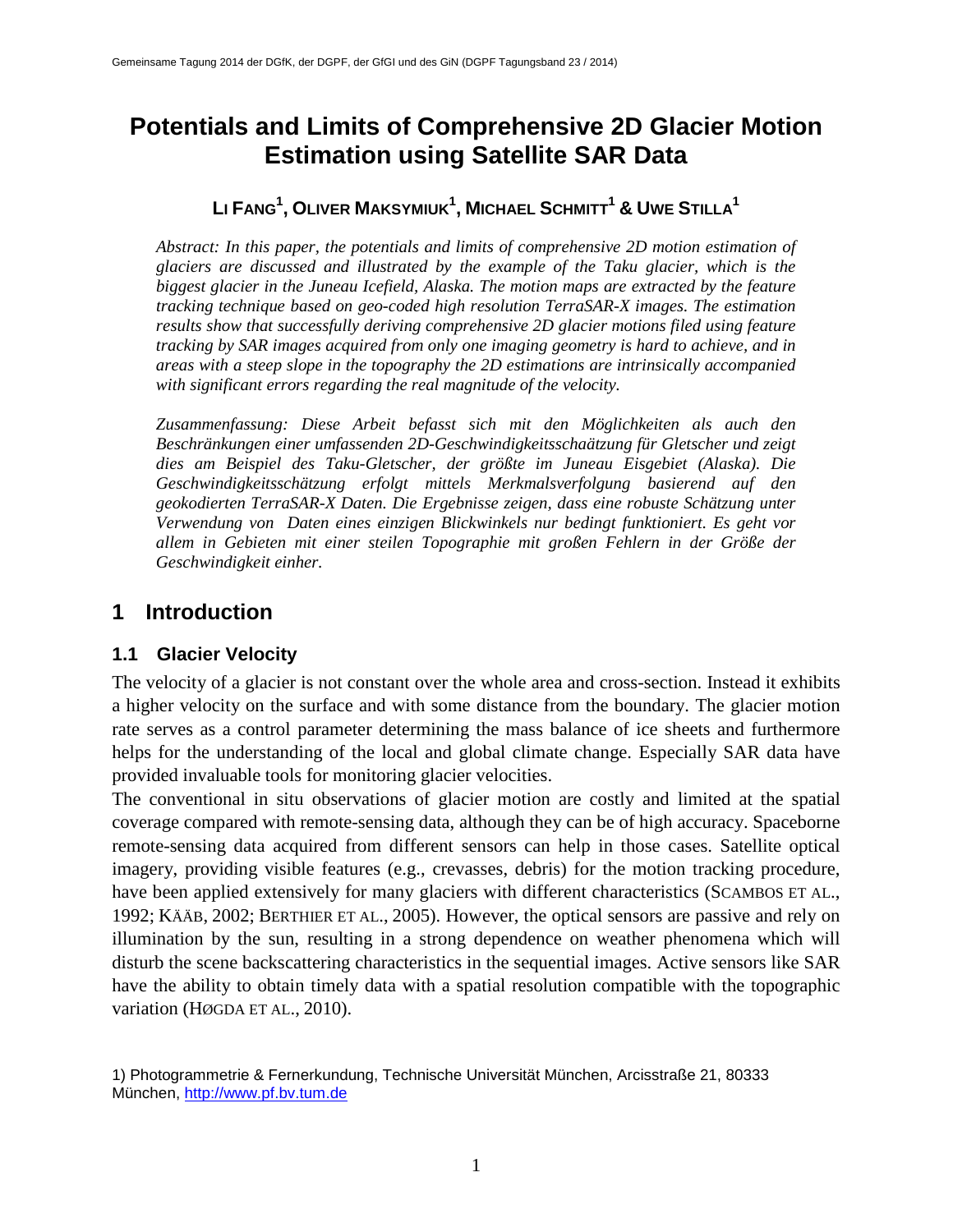### **1.2 Velocity Estimation Techniques by SAR**

Recently, glacier surface velocity estimation using SAR data has become more and more popular due to its unique advantages. Based on SAR images, there are many methods available for estimating glacier motions. The ones mainly used can be divided into two groups: D-InSAR and offset-tracking.

### 1.2.1 Differential SAR Interferometry

A complex SAR image includes both the amplitude and phase of the backscattered signals. The phase information is proportional to the range from sensor to ground objects along the line of sight and depends also on the radar center frequency. Generally, after an interferometric image pair is precisely aligned pixel by pixel, an map of phase changes (i.e. a differential interferogram) can be generated by adding sequentially registered SAR images. Then, the glacier motion patterns between the acquisitions with the same frequency and over the same area can be derived. SAR interferometry, which is able to achieve a precision in the order of a fraction of radar frequency, is the most accurate technique compared to other SAR techniques (JOUGHIN ET AL., 1998; STROZZI ET AL., 2002; LUCKMAN ET AL., 2007; TROUVE ET AL., 2007).

### 1.2.2 Offset Tracking

The other frequently used techniques complementary to SAR interferometry can be called offset tracking or 'correlation like' methods. All these method are using various matching algorithms (e.g., normalized cross-correlation) and are based on different features, like isolated point targets, distributed targets, textures described by wavelets or other higher order statistics, as well as phase information.

- **Intensity tracking** (or cross-correlation optimization) method, based on normalized cross-correlation (NCC), can estimate the relative displacements in 2 dimensions: the range and azimuth directions. (STROZZI ET AL., 2002; DE LANGE ET AL., 2007; FLORICIOIU ET AL., 2008; FALLOURD ET AL., 2011; SCHUBERT ET AL., 2013).
- **Speckle tracking**, a variant of intensity tracking, depends on the fact that the speckle patterns appears in sequential coherent observations by SAR sensors which can be correlated between the aligned blocks (GRAY ET AL., 2001; JOUGHIN ET AL., 2010).
- **Coherence tracking**, a phase based measurement like D-InSAR, also known as the fringe visibility algorithm or coherence optimization procedure, selects small data patches from a pair of single-look complex products and constructs a series of small interferograms with changing displacements for which the coherence is estimated (STROZZI ET AL., 2002).

### **1.3 2D Glacier Motion Map**

SAR interferometry has greatly contributed to glaciology by offering the ability to map ice flow in many applications with the most accurate precision (JOUGHIN ET AL., 1998; STROZZI ET AL., 2002; LUCKMAN ET AL., 2007; TROUVE ET AL., 2007). Nevertheless, two main limitations of D-InSAR remain: 1) the temporal decorrelation of the signal over the ice surface between the sequential acquisitions and 2) the restriction to only one-directional measurements (i.e. along line of the sight). This obstructs the more extensive application of this technique. The temporal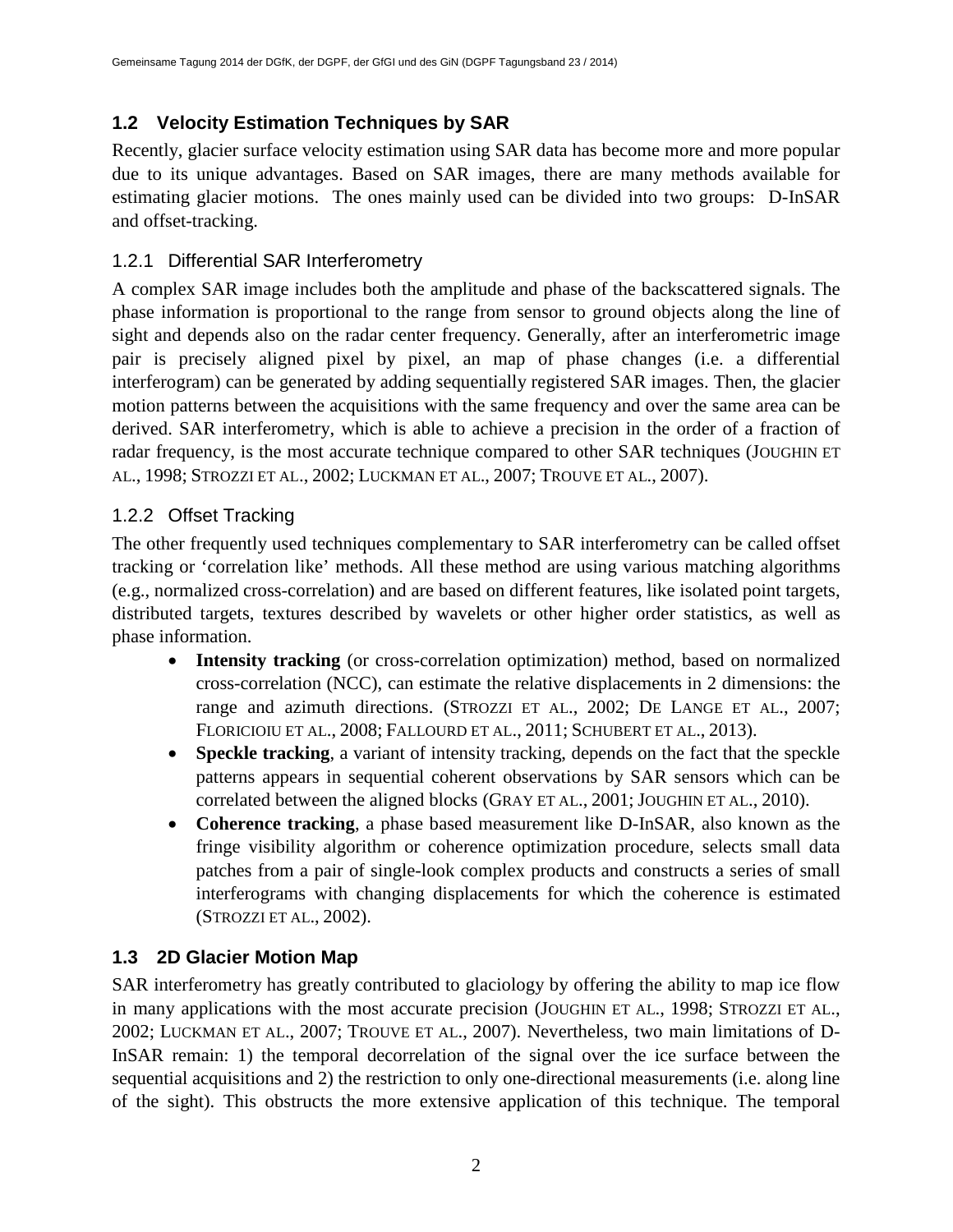decorrelation problem normally affects all the phase based tracking method including the coherence tracking method. InSAR technique can be used to derive 2/3D motion maps with the help of complementary data, like DEMs or SAR data from both ascending and descending tracks (JOUGHIN ET AL., 1998; TROUVE ET AL., 2007), but this introduces the need for additional data. In contrast, the offset tracking methods have the ability to obtain the two horizontal components of the glacier motions based on just one image pair.

Recently, the feature tracking method has been extensively applied to obtain 2D motion maps of glaciers successfully in glaciers located around the globe with different characteristics due to its advantages making it suitable for a large time span between image acquisitions and even for fast flowing glaciers. In the following section, the limitations and potentials of comprehensive 2D motion estimation of glaciers by SAR feature tracking will be discussed.

### **2 Data Set and Method**

#### **2.1 Study Area and Data Preprocessing**

The Juneau Icefield is a low-latitude glacier system of small scale located in southeast Alaska, with the Taku glacier, the outlet glacier, having the biggest content in this area. In this paper, the scenes of Juneau Icefield imaged by high resolution TerraSAR-X in summer, 2009, are applied for experiments. All the experimental works in this paper are based on 2 TerraSAR-X repeat cycle scenes acquired in stripmap mode from a descending track (see Table 1). An additional optical Landsat-7 dataset imaged almost at the same time as the SAR data is used in order to provide visible ground truth information.

| Imaging<br>Mode  | Acquisition<br><b>Start Time</b> | Incidence | Incidence<br>Angle Min Angle Max | Pass<br>Direction |
|------------------|----------------------------------|-----------|----------------------------------|-------------------|
| stripmap<br>mode | $2009 - 06 -$<br>30T15:27:06     | 26,95     | 30,57                            | descending        |
| stripmap<br>mode | 2009-08-<br>02T15:27:08          | 26,94     | 30,57                            | descending        |

Table 1. TerraSAR-X data delineation used for experiment.

Firstly, the TerraSAR-X Single Look Slant Range Complex (SSC) data with 3m ground resolution are orthorectified and geocoded using precise available DEM data. Hence, pixels in the geocoded data have a size spacing of 1.5m in both azimuth and range direction. Finally, subscenes covering almost the whole Taku Glacier are cut from the geocoded SAR data. These two sequential sub-scenes are coregistered using the geometric annotation information available in the metadata (see Figure 1).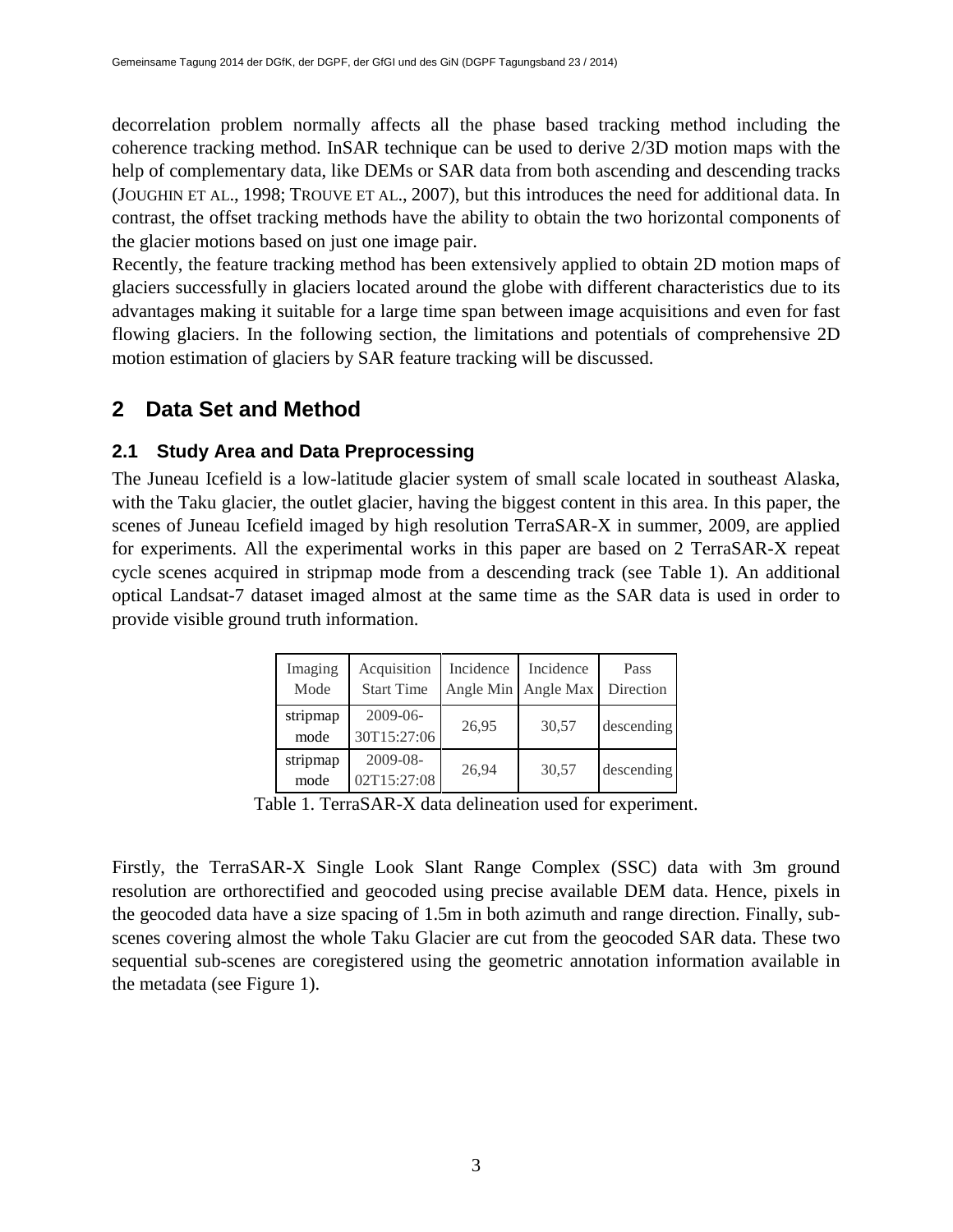

Fig.1. Ground coverage of geo-coded SAR images plotted on an optical image of the scene. Red arrow: azimuth direction; Blue arrow: Range direction. Yellow box: area used for experiment. (Underlying optical image ©2014 Google Earth).

### **2.2 2D Glacier Motion Estimation by Feature Tracking**

The traditional feature tracking technique, with the NCC as the similarity function, described in detail in (STROZZI ET AL., 2002; DE LANGE ET AL., 2007; FANG ET AL., 2013), was applied here to derive a two-dimensional velocity field, and this method has been proved to be precise enough for the application of glacier surface motion vectors analysis. Generally, the ideal situation, using NCC for glacier velocity tracking, would be finding a match for every pixel independently. But this is not practically possible and applicable considering the computing efficiency and the definiteness of unique in the template windows. In this case, aiming to derive more reasonable estimations, we calculate the correlation field in the Fourier domain (even faster than in space domain) for each template pair having 87.5% overlap area with the neighboring patches.

## **3 Results and Discussion**

The 2D comprehensive velocity vectors of the Taku Glacier with the corresponding signal-tonoise ratio (SNR) image are illustrated in Fig.2. The SNR is employed as a confidence measure expressing the comparison of the modeled correlation peak, by a regression fit, relative to the average value of the remaining original correlation field.

As can be seen in Fig. 2 the conventional feature tracking method fails to derive the motions in the firn area (the noise areas in the glacier motions map in Fig.2) associated with low SNR values mainly due to the snow cover which can be demonstrated by the related Landsat-7 optical imagery. Nevertheless, these noise-like values affiliated to the firn area can be a feature for classification from the surroundings. It is also found that stationary objects like mountains are reliably estimated with almost zero values (e.g., the dark blue colored area in upper middle of the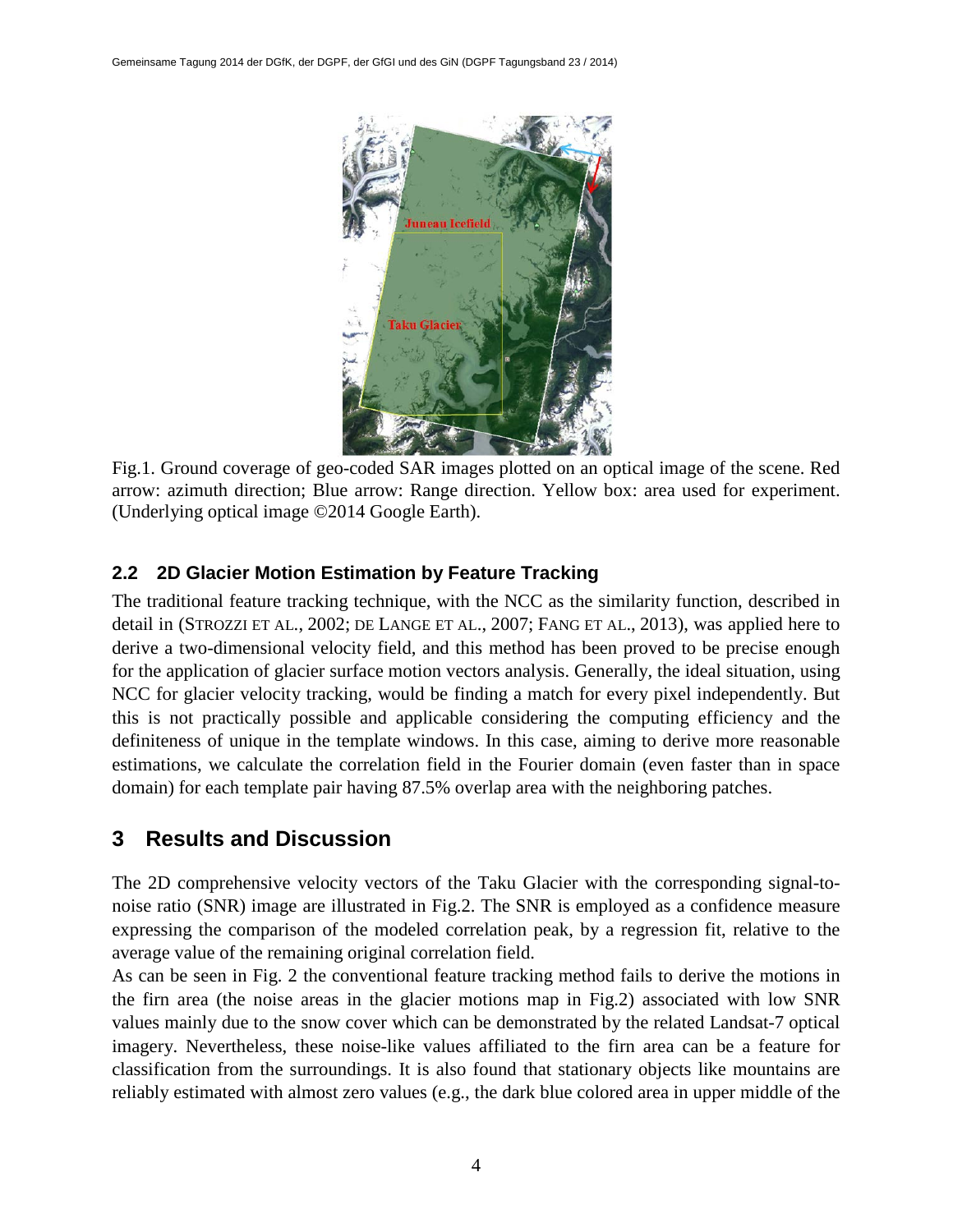motions map in fig.2), affected by registration error between the sequential SAR images, except for areas where they are also covered by snow.

Generally, the velocity estimation result can be improved under the benefit of using multiple aspects for the velocity estimation to complement data in areas where one aspect is affected by radar shadowing, which has already been demonstrated in (FANG ET AL., 2013).



Fig.2. Upper left: the SAR amplitude image; Upper right: 2D motion map; Lower left: Landsat-7 data with the same coverage and acquisition time as the ground truth; Lower right: Corresponding SNR image.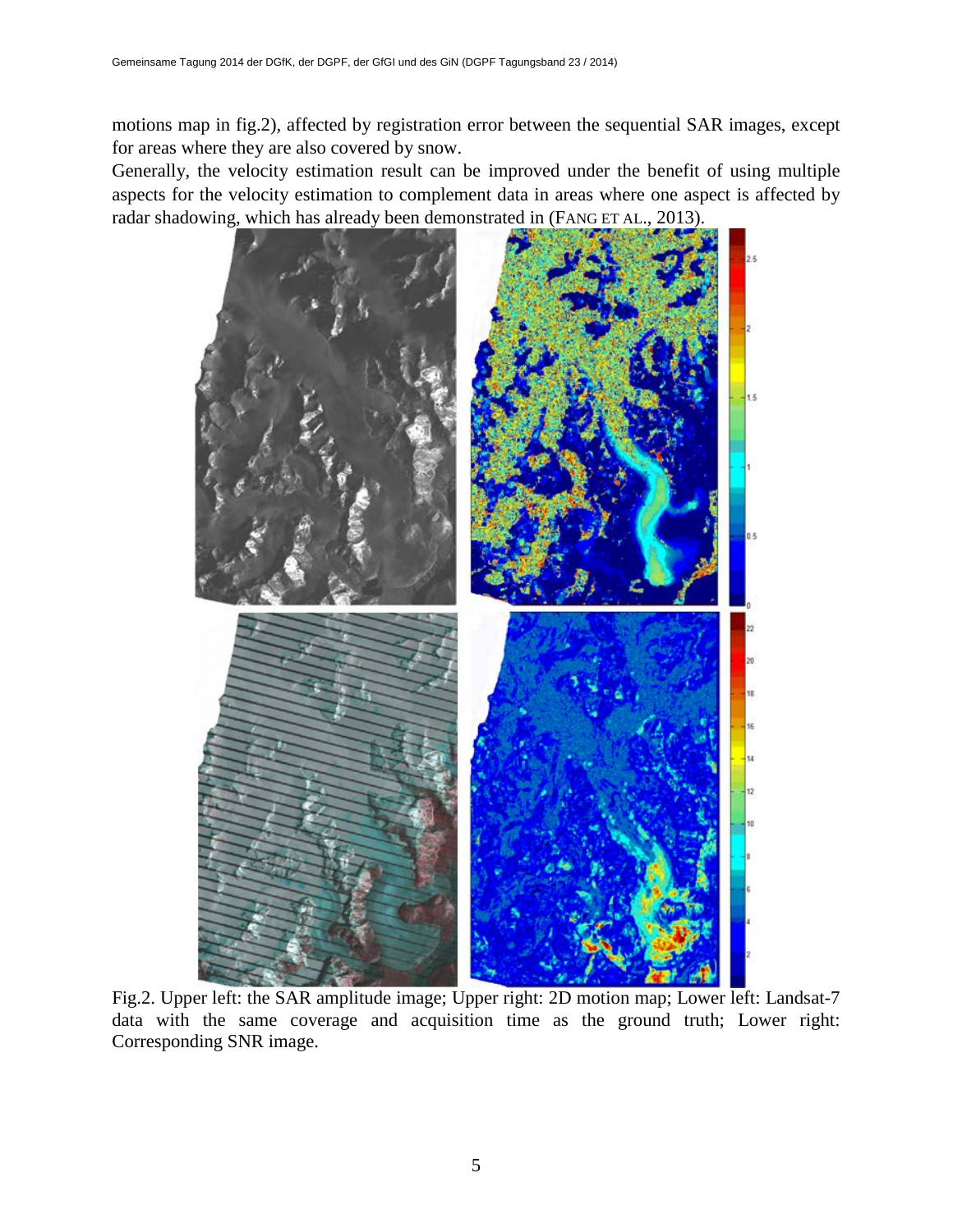Additionally, for this 2D velocity estimation which does not take the flow based surface topography into account, one of the major limitations is the obvious fact that not all three dimensions of the velocity can be measured directly. In areas with a steep slope in the topography this results in a significant error regarding the real magnitude of the velocity. Several glacier patches with different slopes are randomly chosen to examine this topographical affect on real velocity values and with positive outcomes (see Table 2). In this case, based on the flow direction derived by feature tracking applied on the orthorectified SAR images and the DEM data, we translate the Euclidean displacement between the sequential blocks into 3D parallel to the surface slope. It is found that the steeper slope results in bigger difference compare with 3D values.

| 2D Velocity | 3D Velocity | Slope  | Relative   |
|-------------|-------------|--------|------------|
| (m/d)       | (m/d)       | Degree | Difference |
| 1.0611      | 1.0611      | 0.05   |            |
| 1.3373      | 1.3383      | 2.16   | 0.07%      |
| 0.0771      | 0.0773      | 3.35   | 0.17%      |
| 0.3988      | 0.3997      | 3.85   | 0.23%      |
| 0.5261      | 0.5278      | 4.62   | 0.32%      |
| 0.6508      | 0.6557      | 6.97   | 0.74%      |
| 0.9760      | 0.9913      | 10.09  | 1.56%      |
| 0.7489      | 0.7813      | 16.57  | 4.24%      |

Table 2. 2D and 3D glacier velocity differences related to surface topography.

Furthermore another limitation of the feature tracking method has been demonstrated which arises in the velocity estimation especially at the boundary line between glacier and the surroundings (e.g., mountain, water). In Fig. 3, two templates including glacier and the other classes are shown and used to carry out the cross-correlation process. Finally, the velocity vector of center pixels located in rock and water areas, respectively, which are supposed to have zero magnitude, are wrongly assigned by 0.36m/d and 0.98m/d separately.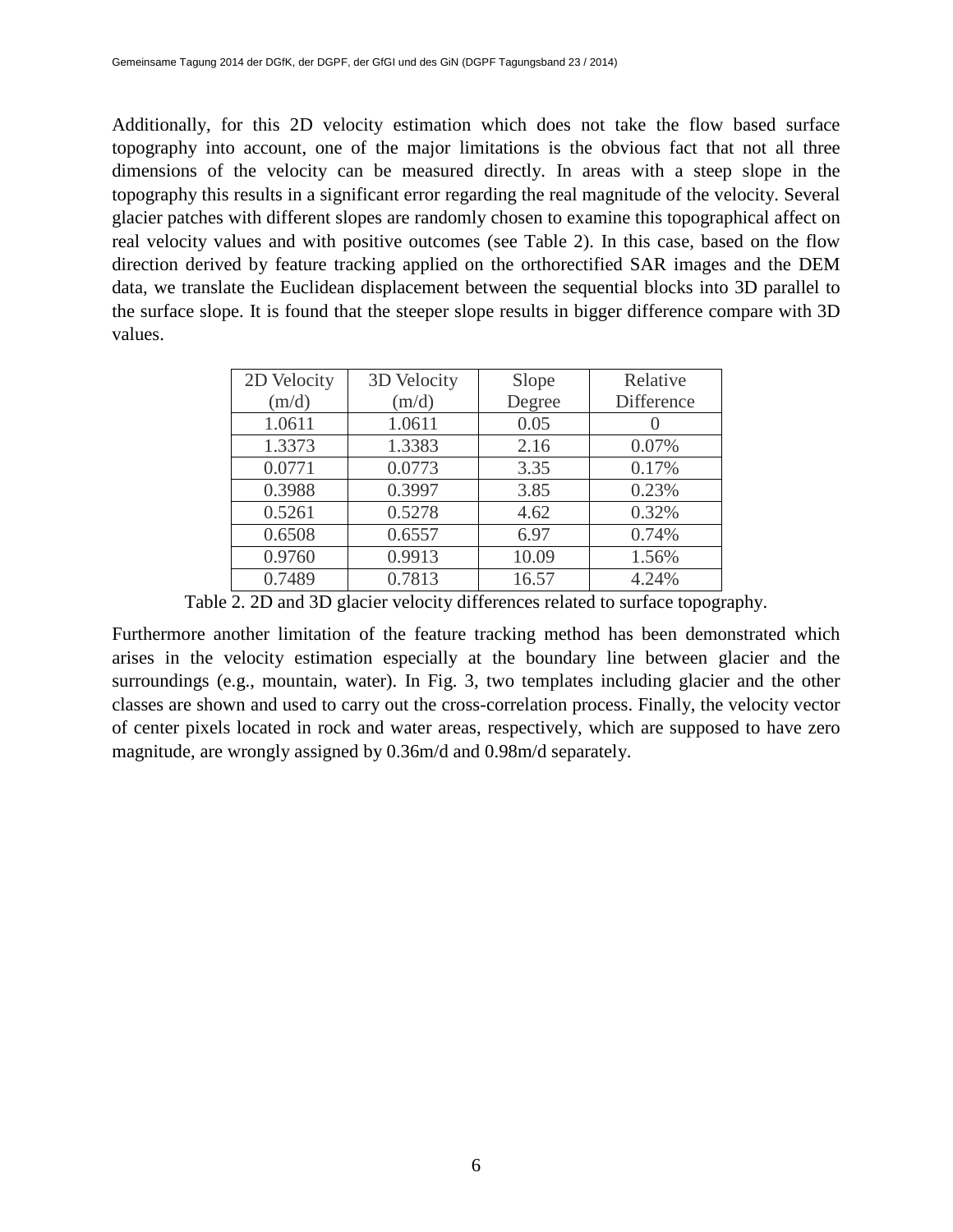

Fig.3. Two examples show the limitation of NCC in glacier boundary areas. Yellow line: boundary line between glacier and other classes derived manually; Red arrows: the velocity vector of center pixel of the example template window (blue box).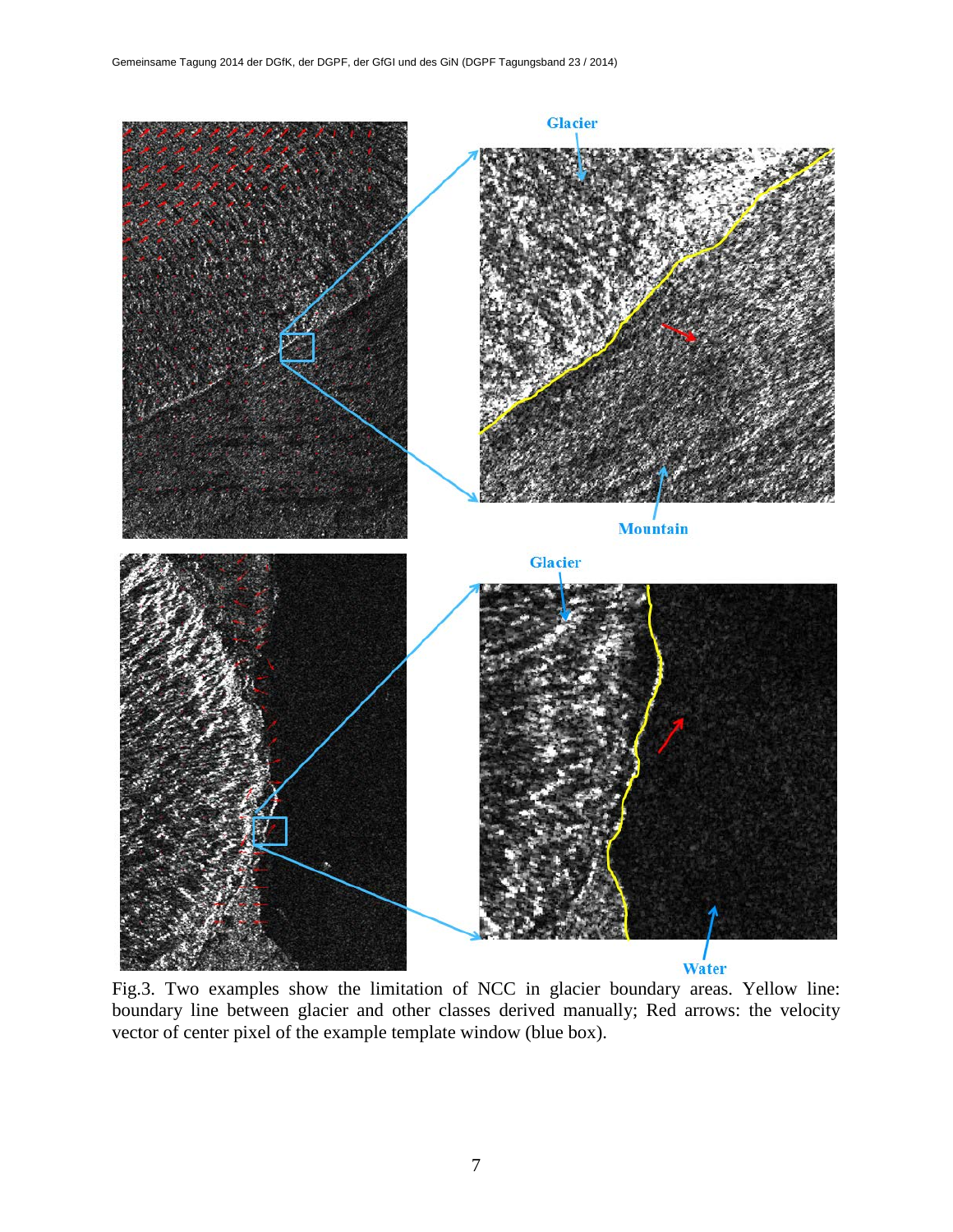

**Mountain** 

Fig.4. Example shows the limitation of fixed window for NCC estimation. Left: original template. Right: masked window after removing non-moving surroundings manually. Yellow line: boundary line. Red arrows: the velocity vector of center pixel derived by NCC matching.

Additionally, when a template window is dominated by other information than that of the glacier, the similarity match will be influenced disturbing the final motion estimation result. In order to prove this, a template window, as used before in Fig. 3, including glacier and even more mountain pixels is selected for velocity estimation. The NCC estimation is first applied on the original window including mountain information (left part of Fig. 4). Then, the mountain pixels are manually masked out and the only glacier information left in this block is used to find the best similarity match (right part of Fig. 4). Finally, the magnitudes of the velocity estimated in the original sized window and masked block are 0.36m/d and 0.01m/d, separately, with significant differences both in magnitude and direction. It is obvious that without disturbing information from other non-moving surroundings glacier velocity estimation using the NCC method will be much more precise and reasonable.

### **4 Conclusion and Recommendation**

It can be concluded that successfully deriving comprehensive 2D glacier motions fields using feature tracking by SAR images acquired from only one imaging geometry is hard to achieve, as this method relies on the glacier surface features (e.g., crevasses or drainage patterns) which are obstructed by snow cover, especially in winter time. This maybe can be solved by coherence tracking as the snow covered area shows a coherence relatively higher than the surrounding curriculum, which can be demonstrated in future research. In order to reduce the error difference between the 2D velocity estimations and real 3D surface motion values (especially in aeras with high-relief topography), a DEM can be used for this purpose without the assumption that the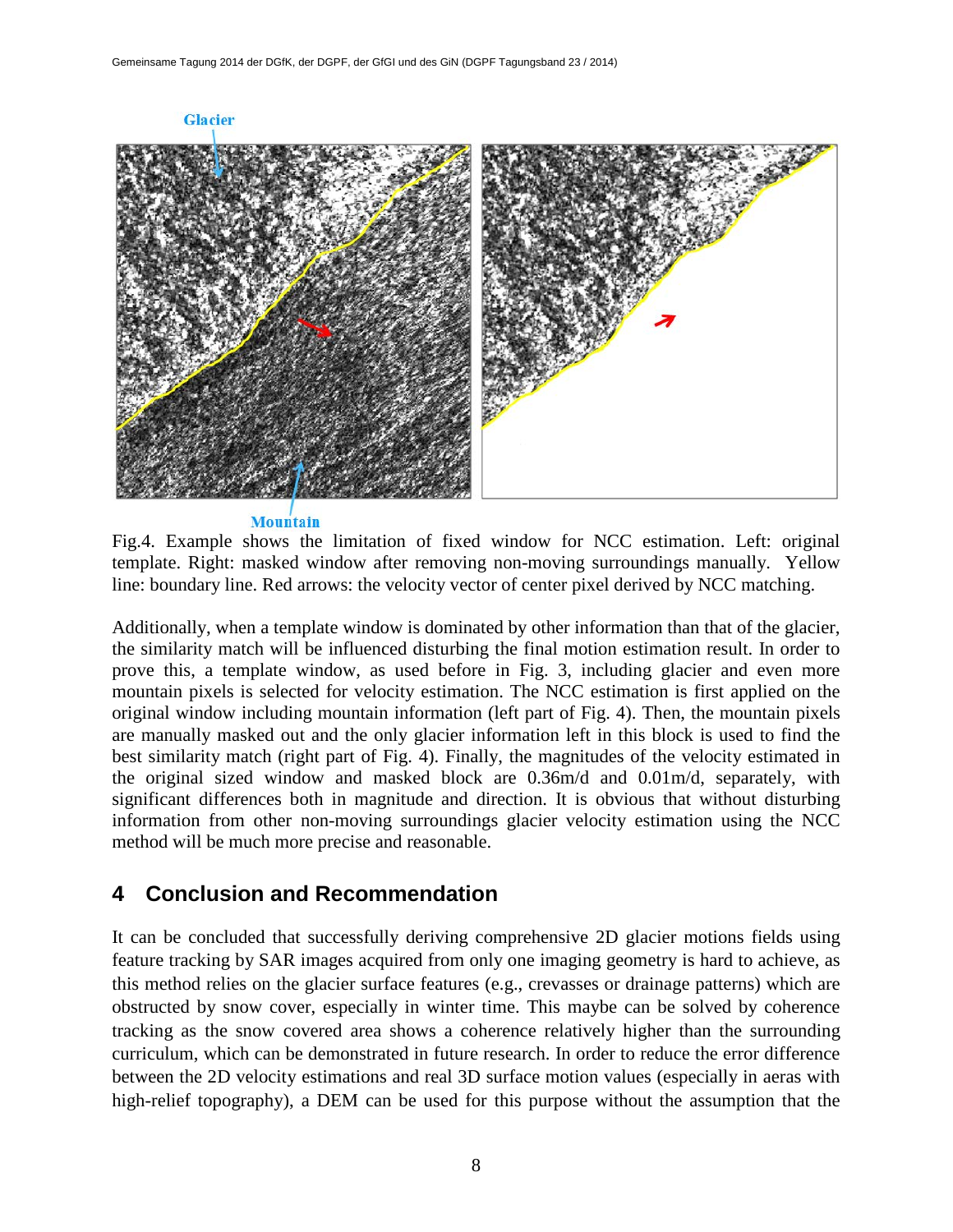glacier flows towards the maximum averaged downhill slope. Additionally, a multiscale template for cross-correlation becomes even more important in dealing with the challenge faced when the template window includes glacier ice and other stationary-like surroundings (e.g., mountain, water) at the glacier boundary areas. In sum, combined use of the SAR glacier motion estimation techniques is recommended especially in case of extracting comprehensive glacier dynamics.

#### **5 References**

- BERTHIER, E.; VADON, H.; BARATOUX, D.; ARNAUD, Y.; VINCENT, C.; FEIGL, K. L.; F., R. & B., L., 2005: Surface motion of mountain glaciers derived from satellite optical imagery. Remote Sensing of Environment, vol. 95, pp. 14-28.
- DE LANGE, R.; LUCKMAN, A. & MURRAY, T. ,2007: Improvement of satellite radar feature tracking for ice velocity derivation by spatial frequency filtering. IEEE Transactions on Geoscience and Remote Sensing, vol. 45, no. 7, pp. 2309-2318.
- FLORICIOIU, D.; EINEDER, M.; ROTT, H. & NAGLER, T., 2008: Velocities of major outlet glaciers of the Patagonia Icefield observed by TerraSAR-X. IEEE International Geoscience and Remote Sensing Symposium (IGARSS).
- FANG, L.; MAKSYMIUK, O.; SCHMITT, M. & STILLA, U., 2013: Improvement of motion estimation of the Taku glacier using spaceborne SAR images. In: Seyfert H (Eds.) Proceedings of 33. Wissenschaftlich-Technische Jahrestagung der DGPF, 22, pp. 62-70.
- FALLOURD, R.; HARANT, O.; TROUVE, E.; NICOLAS, J.; GAY, M.; WALPERSDORF, A.; MUGNIER, J.; SERAFINI, J.; ROSU, D.; BOMBRUN, L.; VASILE, G.; COTTE, N.; VERNIER, F.; TUPIN, F.; MOREAU, L. & BOLON, P., 2011: Monitoring temperate glacier displacement by multi temporal TerraSAR-X images and continuous GPS measurements. IEEE Journal of Selected Topics in Applied Earth Observations and Remote Sensing, vol.4, pp.372-386.
- GRAY, A.; SHORT, N.; K.E., M. & JEZEK, K., 2001: Velocities and flux of the Filchner ice shelf and its tributaries determined from speckle tracking interferometry. Canadian Journal of Remote Sensing, vol. 27, pp.193-206.
- HØGDA, K. A.; STORVOLD, R. & LAUKNES, T. R., 2010: SAR imaging of glaciers. In: P. Pellikka, and W. G. Rees (Eds). Remote Sensing of Glaciers. Taylor & Francis Group, London: 153.
- JOUGHIN, I.; KWOK, R. & FAHNESTOCK, M., 1998: Interferometric estimation of threedimensional ice-flow using ascending and descending passes. IEEE Transactions on Geoscience and Remote Sensing, vol. 36, pp. 25-37.
- JOUGHIN, I.; SMITH, B. & ABDALATI, W., 2010: Glaciological advances made with interferometric synthetic aperture radar. Journal of Glaciology, vol. 56, pp.1026-1042.
- KÄÄB, A. 2002: Monitoring high-mountain terrain deformation from repeated air- and spaceborne optical data: examples using digital aerial imagery and ASTER data. ISPRS Journal of Photogrammetry and Remote Sensing, vol. 57, pp. 39-52.
- LUCKMAN, A.; QUINCEY, D. & BEVAN, S., 2007: The potential of satellite radar interferometry and feature tracking for monitoring flow rates of Himalayan glaciers. Remote Sensing of Environment, vol. 111, pp, 172-181.
- SCAMBOS, T. A.; DUTKIEWICZ, M. J.; WILSON, J. C. & BINDSCHADLER, R. A., 1992: Application of image cross-correlation to the measurement of glacier velocity using satellite image data. Remote Sens. Environ., vol. 42, no. 3, pp. 177–186.